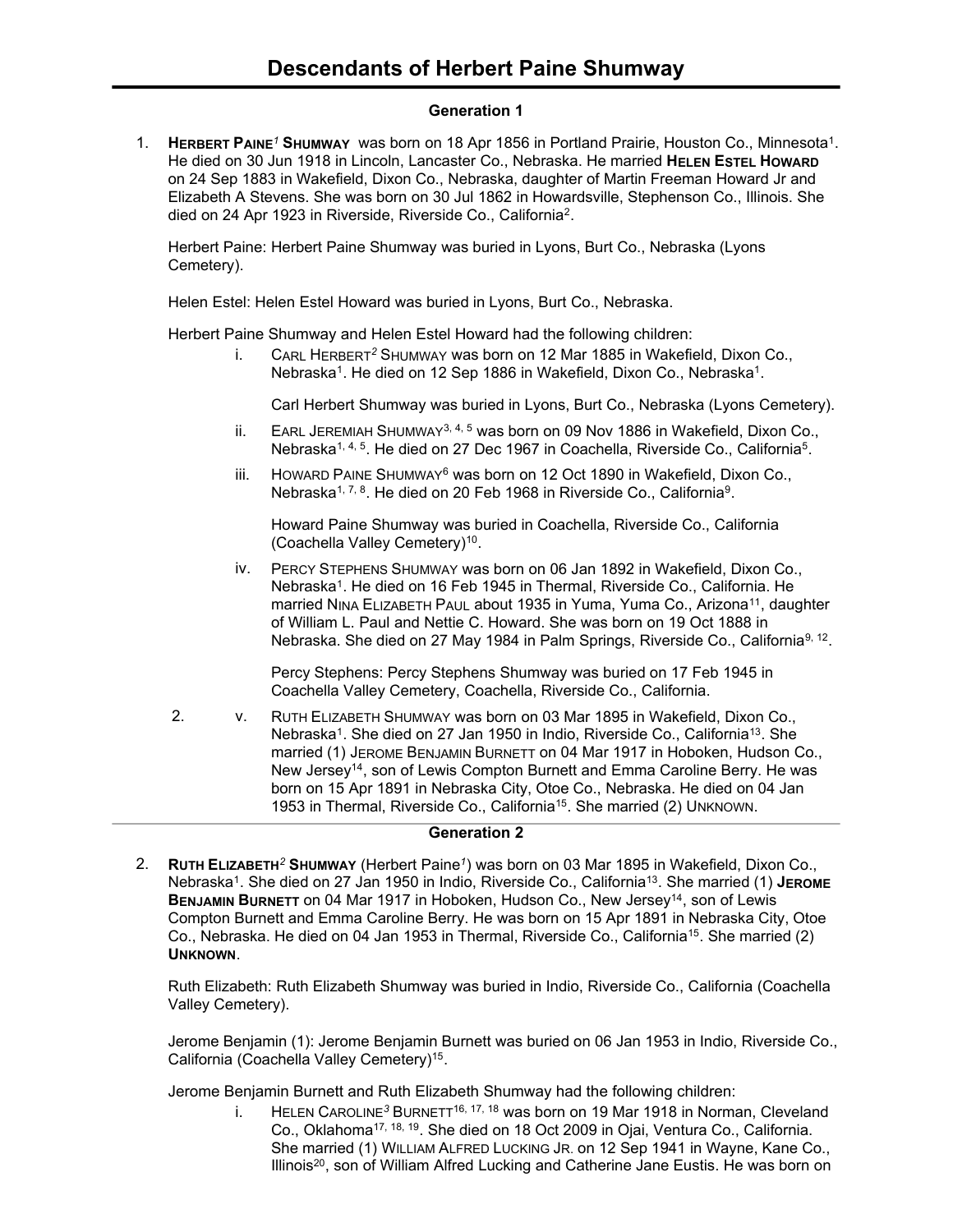# **Generation 2 (con't)**

10 Jun 1917 in Detroit, Wayne Co., Michigan<sup>21, 22</sup>. He died on 05 Feb 2007 in Ojai, Ventura Co., California<sup>22</sup>. She married (2) RICHARD JOSEPH SIEGER on 23 Jun 1966 in Portuguese Bend, Los Angeles Co., California, son of William Edward Sieger and Adele Mary Zwaska. He was born on 13 Feb 1922 in Inglewood, Los Angeles Co., California. He died on 30 Dec 2008 in Ojai, Ventura Co., California.

ii. JEROME BURTON BURNETT was born on 10 Mar 1923 in Riverside, Riverside Co., California. He married ININ ANNE CLUNIES-ROSS on 27 Jan 1949 in Pasadena, Los Angeles Co., California, daughter of John Sydney Clunies-Ross and Rose Alexandra Nash. She was born on 17 May 1927 in Kensington, London, England.

unknown and Ruth Elizabeth Shumway had the following children:

i. DONALD DEAN*<sup>3</sup>* BROWN was born on 16 Feb 1927 in Riverside, Riverside Co., California<sup>23</sup>. He died on 22 May 2006 in Riverside, Riverside Co., California. He married SHIRLEY LORRAINE MCDONALD on 23 Jun 1949 in Waco, McLennan Co., Texas. She was born on 29 Jun 1928 in Santa Ana, Orange Co., California<sup>24</sup>.

Donald Dean: Donald Dean Brown served in the military.

ii. BEVERLY JEAN BROWN was born on 16 Feb 1927 in Riverside, Riverside Co., California<sup>23</sup>. She married DEAN V. MILLIGAN. He was born on 03 Jun 1926. He died on 05 Dec 2005 in Santa Barbara, Santa Barbara Co., California.

## **Sources**

- Asahel Adams Shumway, Genealogy of the Shumway Family (Name: Tobias A. Wright, NY, 1909;), Possession of Helen Burnett Sieger. 1
- California State Board of Health Certificate of Death, Shumway, Helen Estel 24-019548. Riverside, Riverside Co. 2
- World War I Draft Registration Cards, 1917-1918, Shumway, Earl J Database online. Roll 1877792, DraftBoard 0.. Record for Earl J Shumway. 3
- Ancestry.com, World War I Draft Registration Cards, 1917-1918 (Name: Ancestry.com Operations Inc; Location: Provo, UT, USA; Date: 2005;), www.ancestry.com, Database online. Registration Location: Gregory County, South Dakota; Roll: 1877792; Draft Board: 0.. Record for Earl J Shumway Lucas, SD occ rancher, self-employed in Lucas, SD June 5, 1917. 4
- Ancestry.com, Social Security Death Index (Name: The Generations Network, Inc.; Location: Provo, UT, USA; Date: 2007;), www.ancestry.com, Database online. Number: 559-12-5649; Issue State: California; Issue Date: Before 1951.. Record for Earl Shumway. 5
- Ancestry.com, 1940 United States Federal Census (Beta) (Provo, UT, USA, Ancestry.com Operations, Inc., 2012), www.ancestry.com, Database online. 6
- Ancestry.com, U.S. Passport Applications, 1795-1925 (Provo, UT, USA, Ancestry.com Operations, Inc., 2007), www.ancestry.com, Database online.. Passport Application Record for Howard Paine Shumway en route to France on SS "Rochambeau" to serve in American Ambulance Corps. 7
- Ancestry.com, 1940 United States Federal Census (Beta) (Provo, UT, USA, Ancestry.com Operations, Inc., 2012), www.ancestry.com, Database online. 8
- The California Department of Health Services Office of Health Information and Research vital Statistics Section. 9
- Coachella Newspaper, Feb 1968. Service Friday for Deke Shumway Graveside services will be conducted at 1:00 o'clock Friday morning at Coachella Valley Cemetery, for Howard P. (Deke) Shumway, 78, of 81-601 Ave. 56. He passed away at his farm cottage there Tuesday. He was unmarried and except for two nephews and a niece he was the last remaining member of a pioneer Nebraska family. A brother, Earl, passed away in Coachella Dec. 29, at the age of 81. Born in Nebraska Oct. 12, 1890, Howard Shumway and his brothers, the late Earl and Percy Shumway, came to California, and to Coachella Valley some 47 years ago. He was graduated from the University of California at Berkeley and was an officer in World War I, serving in European action with the Army. He engaged in farming in the Valley. Survivors include a nephew and niece, Jerome B. Burnett, Indio, and Mrs. Dick (Helen) Sieger, Hollywood, and a nephew, Orin Shumway, of Nebraska. He was a brother-in-law of Nina Paul Shumway, now living in Tucson, but a pioneer resident of the Valley and a well known writer. 10
- 11 Lynn Robinson Ingram.